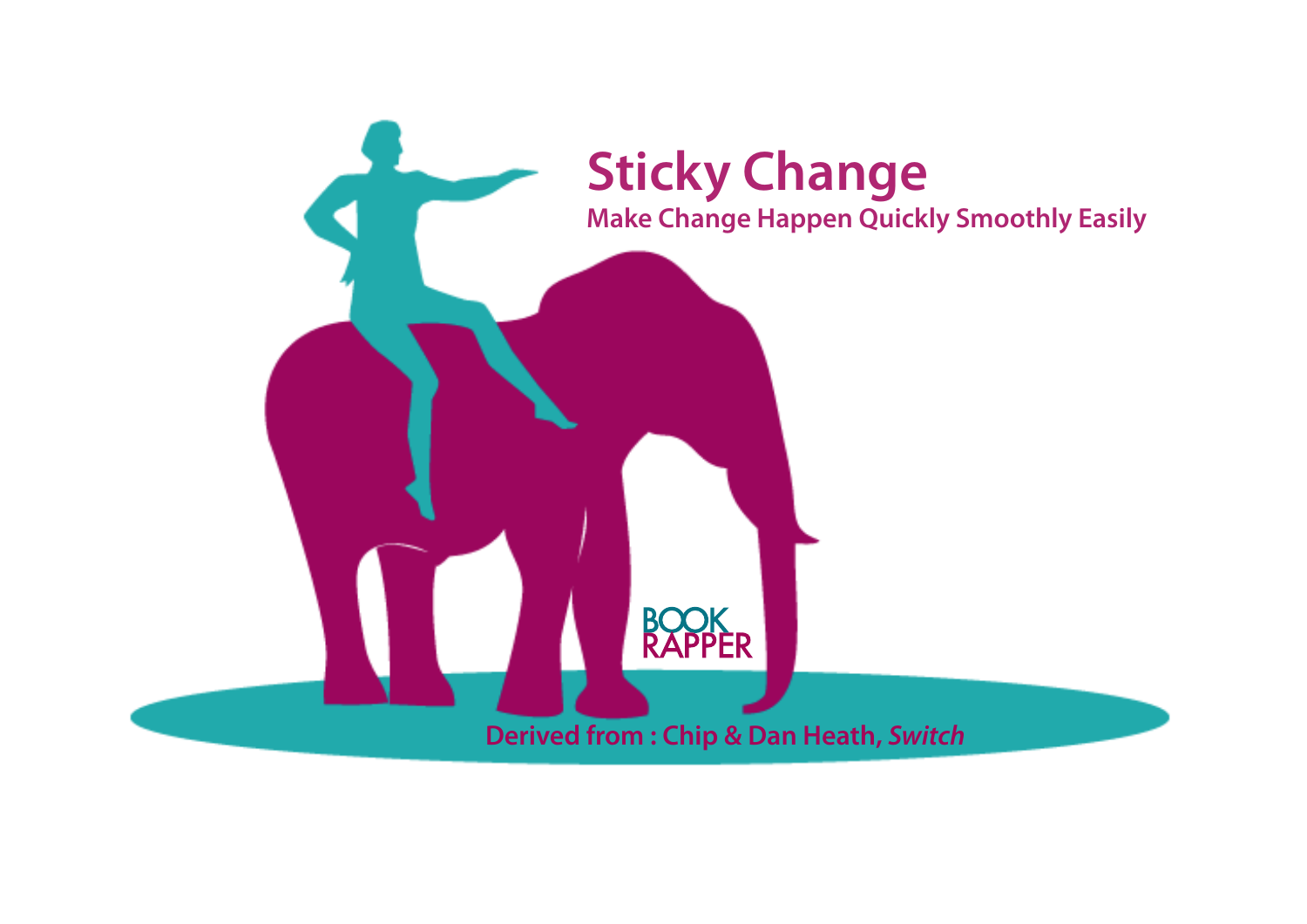## **Sticky Change**

### **Make Change Happen Quickly Smoothly Easily**

#### **The Book**

Chip and Dan Heath, *Switch : How to Change Things When Change is Hard*

#### **The Big Idea**

Our brains are not designed to make change happen easily. They prefer the status quo to the novel. We need smart tactics to skirt our limitations and stick new habits.

#### **Speed RAP**

For change to happen we need to act differently. Three key ideas will help your changes stick:  $\bullet$  Provide clear directions  $\bullet$  Bountiful motivation and **A** supportive environment.

#### **Your Challenge**

Where are you riding your elephant to? Pick a change you want to make. Then, review the nine elements, identify your best strategy, implement and make it stick. Done! You're now the master of your own

destiny.

**R**ESOURCES : anything you use to generate wealth. **A**CTIONS : an act of will, a deed completed.

**P**ROFITS : to gain an advantage or benefit.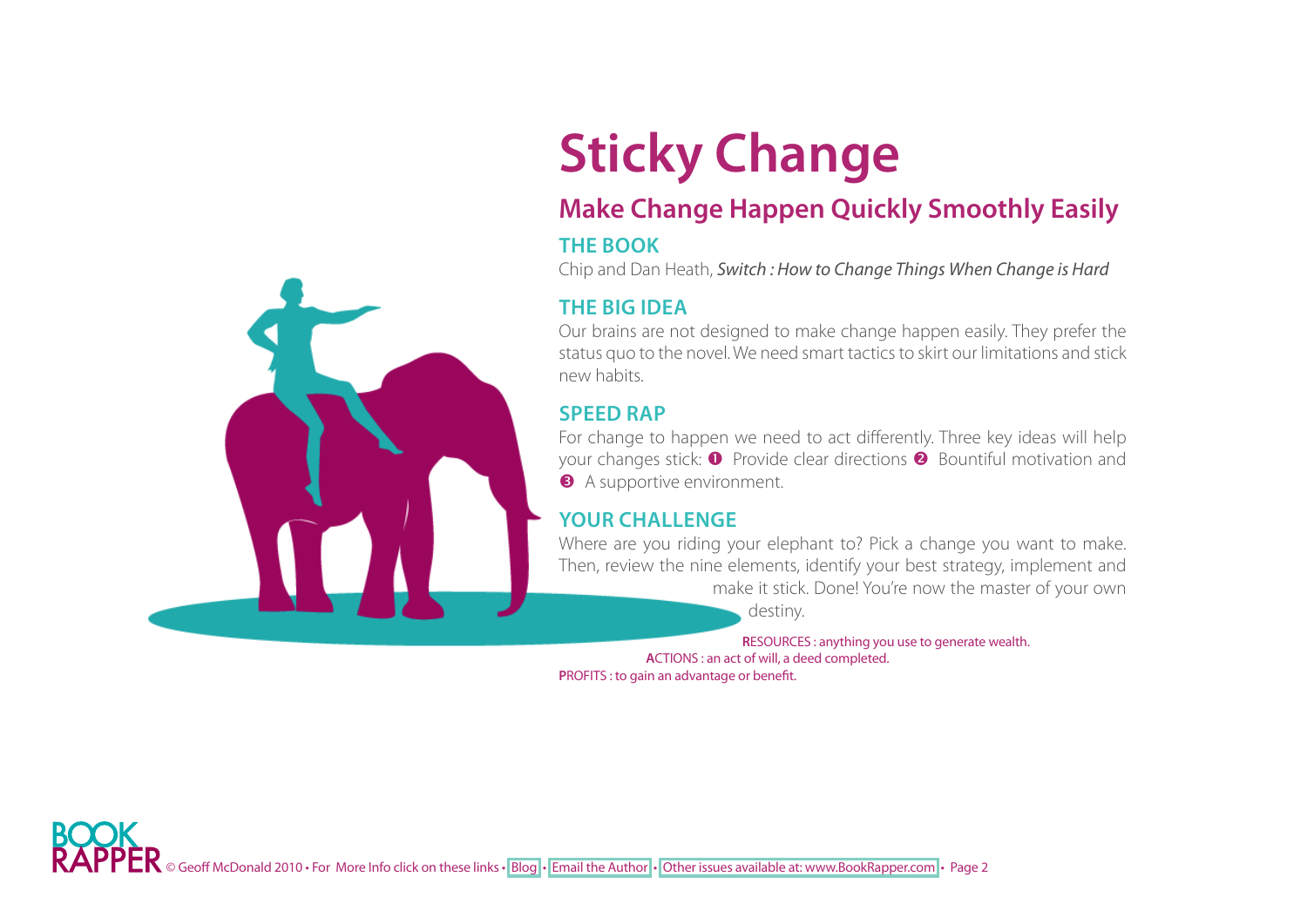## **Contents : Sticky Change**

Book Rapper Issues are not direct summaries of the books we review. We take what we consider to be the most important ideas from the book. We then re-package these key ideas so you can easily digest them in about 30 minutes. We also make it clear how you can take decisive action to benefit from these insights. In some parts we follow the book closely and in others we add our own models and interpretations. Given the **Book Rapper** Issue is much smaller than the book we may not cover each chapter. If you want more details than what's in this issue, we say '*buy the book*'.

#### **[BR Review](#page-3-0)** : Switch

**[RAP1](#page-6-0)** : The Rider and the Elephant

**RAP2** : Three Surprises

**RAP3** : Find the Bright Spots

**RAP4** : Script the Critical Moves

**RAP5** : Point to the Destination

**RAP6** : Find the Feeling

**RAP7** : Shrink the Change

**RAP8** : Grow Your People

**RAP9** : Tweak the Environment

**RAP10** : Build Habits

**RAP11** : Rally the Herd

**Action** : Sticking Your Change





Chip and Dan's previous book that we also rapped - How to give your ideas a potent twist. Derived from Chip and Dan Heath's *Made to Stick*



Explores how to be a true innovator by overcoming three crucial roadblocks: our perception, our fears and our social intelligence.

Derived from: Gregory Berns' *Iconoclast*.



The key to a breakthrough in your performance lies in changing the context you're operating from. Derived from: Steve Zaffron and Dave Logan's *The Three Laws of Performance*.

To be a world-class performer requires two specific things: the community in which you live and your effort over time. Derived from both: Malcolm Gladwell's *Outliers* AND Geoff Colvin's *Talent is Overrated*.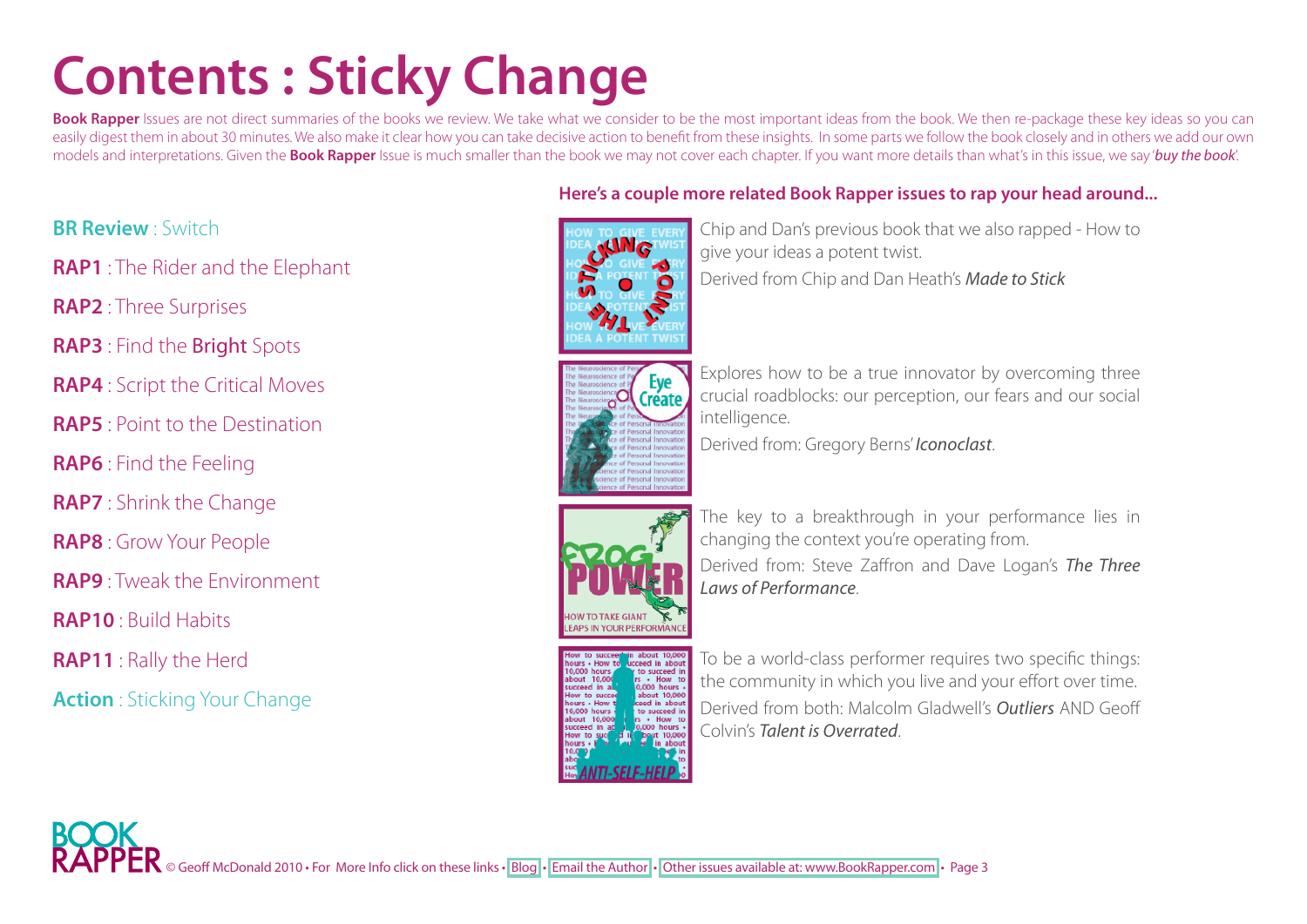### <span id="page-3-0"></span>**BR Review : Switch**

**Chip and Dan Heath, Switch : How to Change Things When Change is Hard; Random House, New York, 2010.** 



#### **Précis**

Why is change hard? Because our brain is not set up to make it easy. The Brothers Heath unlock the patterns for making change quickly, smoothly and easily.

#### **Features**

• Simple nine part framework for making change happen.

• Engaging stories derived from psychology, sociology and more that make change real.

• Worked examples so you can see this change model in situations you may be facing today.

#### **Benefits**

• Can be applied to almost any change : personal, social, organizational.

• Great structure - learn how to package your ideas into a compelling book.

• Practical, pragmatic and actionable so you can use it today.

#### **Who's It's For**

Leaders wanting to make change happen. Authors wanting to structure their book for success.



**RECOM M E N D** 

**A T I O N**

#### **Chip and Dan Heath**

Two smart brothers – one a professor of organizational behaviour at Stanford, the other at Duke University.

In their previous book *Made to Stick*, Chip and Dan explained how to nurture ideas that will succeed - ideas that will penetrate clutter and then 'stick' - in a noisy, unpredictable, chaotic, changing world.

We rapped it as The Sticking Point.

Website : [http://heathbrothers.com/](http://heathbrothers.com/switch/) - Log on to download some podcasts and other useful things.

#### **Book Rapper Thinks...**

A masterclass in how to make your ideas stick. Oops! That was their previous book. And, that still applies here. It's such a well thought out book the only layer Book Rapper could add was some visuals. Great job!

*Buy it* if you want to see how to design your ideas into an easy to read, compelling and insightful book.

Otherwise, *buy it* because you want to make change happen.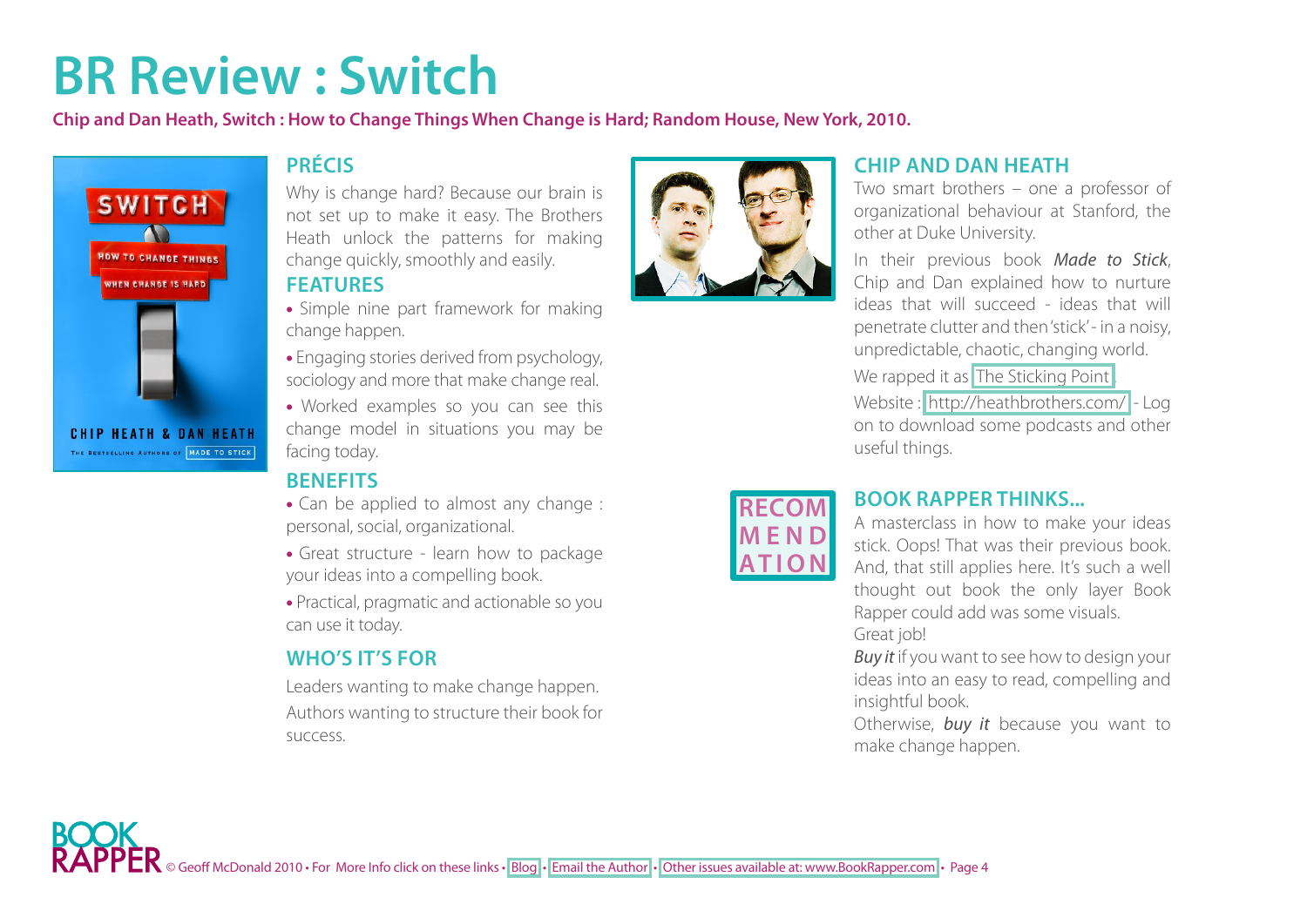## **RAP1 : The Rider and the Elephant**

**PROFIT : When it comes to change our rational planner and our emotional doer are often in conflict. They prefer different things. To make a change stick, you need both modes operating together. You need your Rider and your Elephant working together.** 

#### **Our Two Systems**

When it comes to adapting to change our rational and our emotional systems often act as competing forces. One wants one thing, the other something else. The planner wants to plan, the doer wants to do.

In his book *The Happiness Hypothesis*, Jonathan Haidt uses the analogy of the Rider and the Elephant to highlight this tension.

He describes our *E*motional side as an *E*lephant and our *R*ational side as the *R*ider. The Rider sits atop the elephant with reins in hand driving the Elephant where he wants to go. Yet, this level of control is limited at best. The much bigger Elephant ultimately will decide which way it wants to go.

When change fails it's usually the Elephant's fault because the Rider can't keep the Elephant on track for long enough.



Separately the Rider and the Elephant find charge hard. If you reach the Rider without the Elephant you get direction without motivation. If you reach the Elephant without the Rider you'll go around in circles. Together Provides the they make change easy.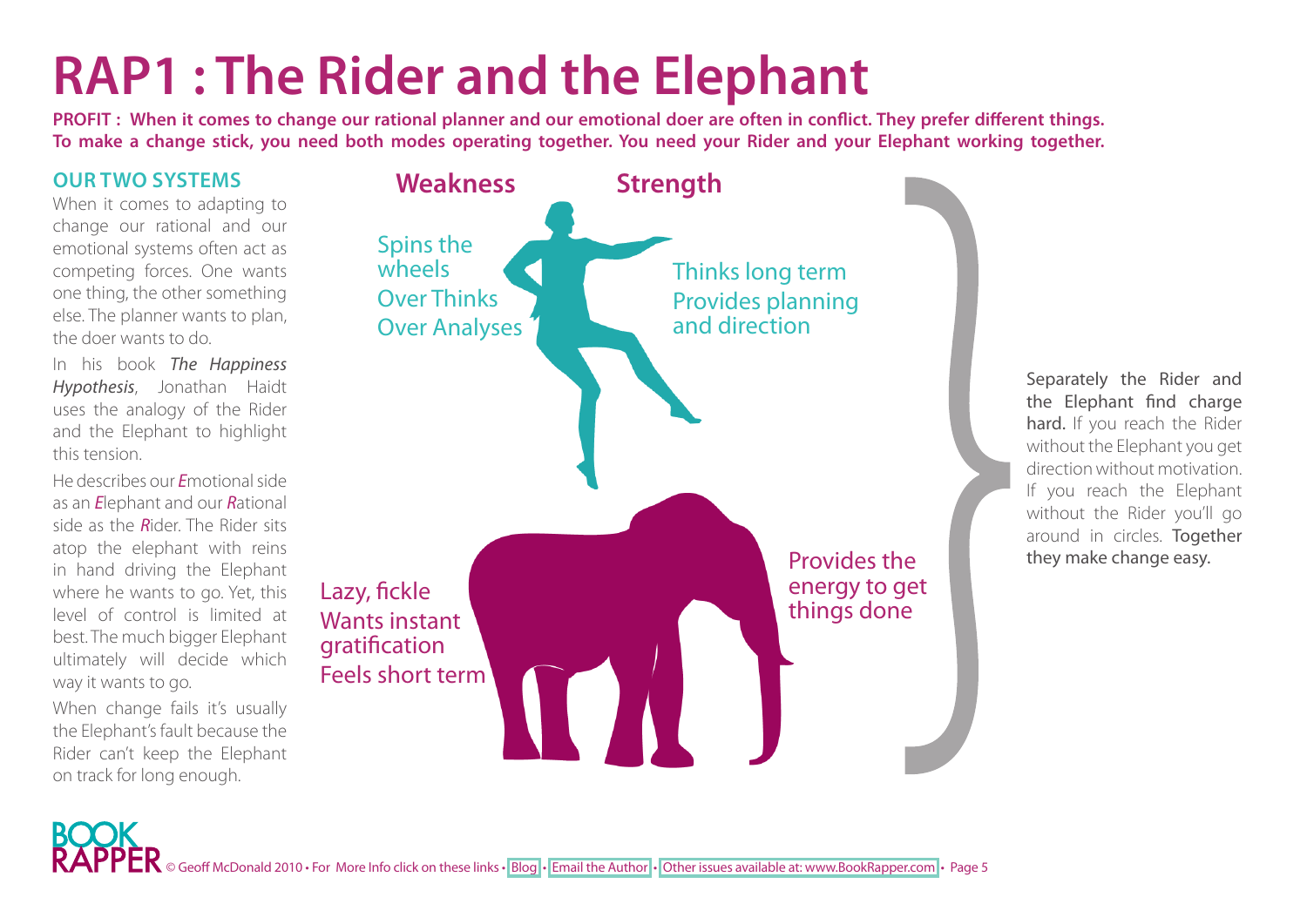### **RAP2 : Three Surprises**

**PROFIT : Change is having people behave in new ways. To make this happen, three things need to happen : direct the Rider, motivate the Elephant and shape the Path. These are the three surprises of change that form the basis of Chip and Dan's book and this issue.** 

### *What looks like resistance is often a lack of clarity.*

Two health researchers in the US wanted to promote a 'healthier diet'. But what does this mean? They decided to focus on one key food: milk. A simple switch from fullcream milk to 1% fat milk would achieve their desired aim of cutting saturated fat in the diet. Often people want to change, they just need to know how. The more clarity you give, the less resistance you're likely to get.

Action : Provide clarity. Direct the rider.

### *What looks like laziness is often exhaustion.*

Self-control is like lifting weights at the gym. The first time we do it, it's relatively easy. Then each time after it gets more difficult until we can't do it anymore. We give in. And, the bigger the change we want to make the more self-control and self-supervision it takes. In making change happen we have a choice. The old habitual way is easy and automatic. The new way is different and requires more effort. Change is hard because people wear themselves out.



#### Action : Engage the emotions. Motivate the elephant.

### *What looks like a people problem is often a situation problem.*

Big change is possible and often easy. Think getting married and having a baby. We adjust because we want the change and design our lives to cope. Yet some changes are harder than others. Think giving up smoking. In a research study, movie goers ate less popcorn simply by serving it in a smaller container. To get people to think and act differently, we can change their situation to make the change easier.

#### Action : Alter the situation. Shape the path.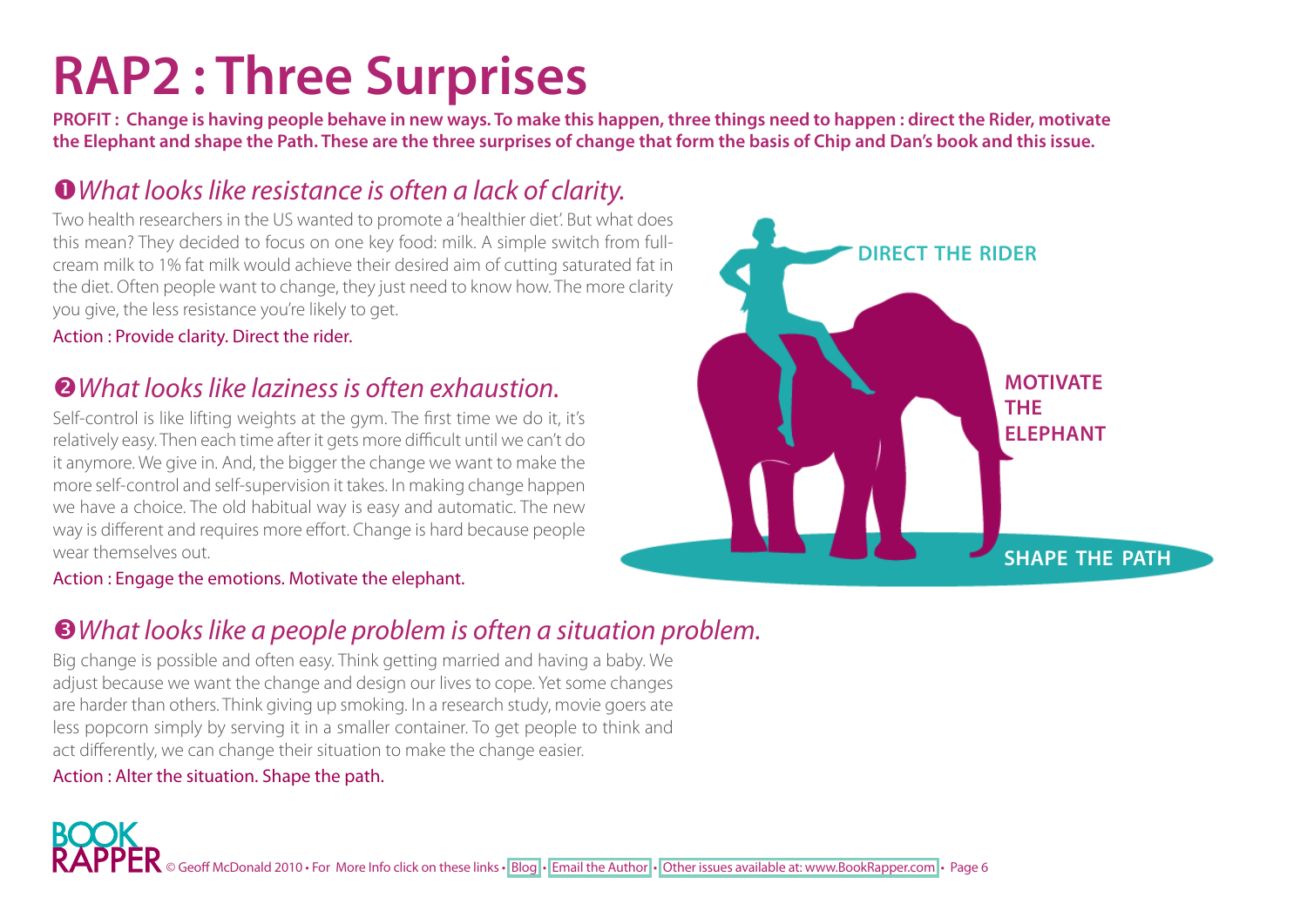## <span id="page-6-0"></span>**RAP3 : Find the Bright Spots**

#### **It's Our Idea!**

A **bright** spot is a successful effort worth emulating. It gives the Rider a highly specific instruction and the Elephant gets a positive feeling of hope. And, it's not the idea that matters. Knowledge does not change behaviour. The key is the source of the idea. Find an idea that's already working. Then find ways to do more of that. Even better, because you've sourced the idea in your existing workforce, community or team, they're more likely to accept it, adopt it and proudly run with it. Clone ideas don't impose them.

#### **PROBLEMS AND SOLUTIONS**

How much time do you focus on problems? And how much on solutions? Solution focussed therapy looks for proof that you've already solved the problem - you just need to do it more often. For example, at Alcoholics Anonymous, they ask, have you ever had a day where you've been sober? Once you've answered 'yes' to that, you merely need to repeat that. You don't need to solve world peace in an instant, merely be peaceful right now. Ditto.

**PROFIT : Our brain is wired to look for what is not working. We stay safe from sabre-toothed tigers this way. And, too often we focus on the problem and not the solution that is right in front of us. Be solution focussed and look for the bright spots that already working.** 

### **Big problems are rarely solved by big solutions.**

**The scale of the solution needs to be much smaller than the scale of the problem.**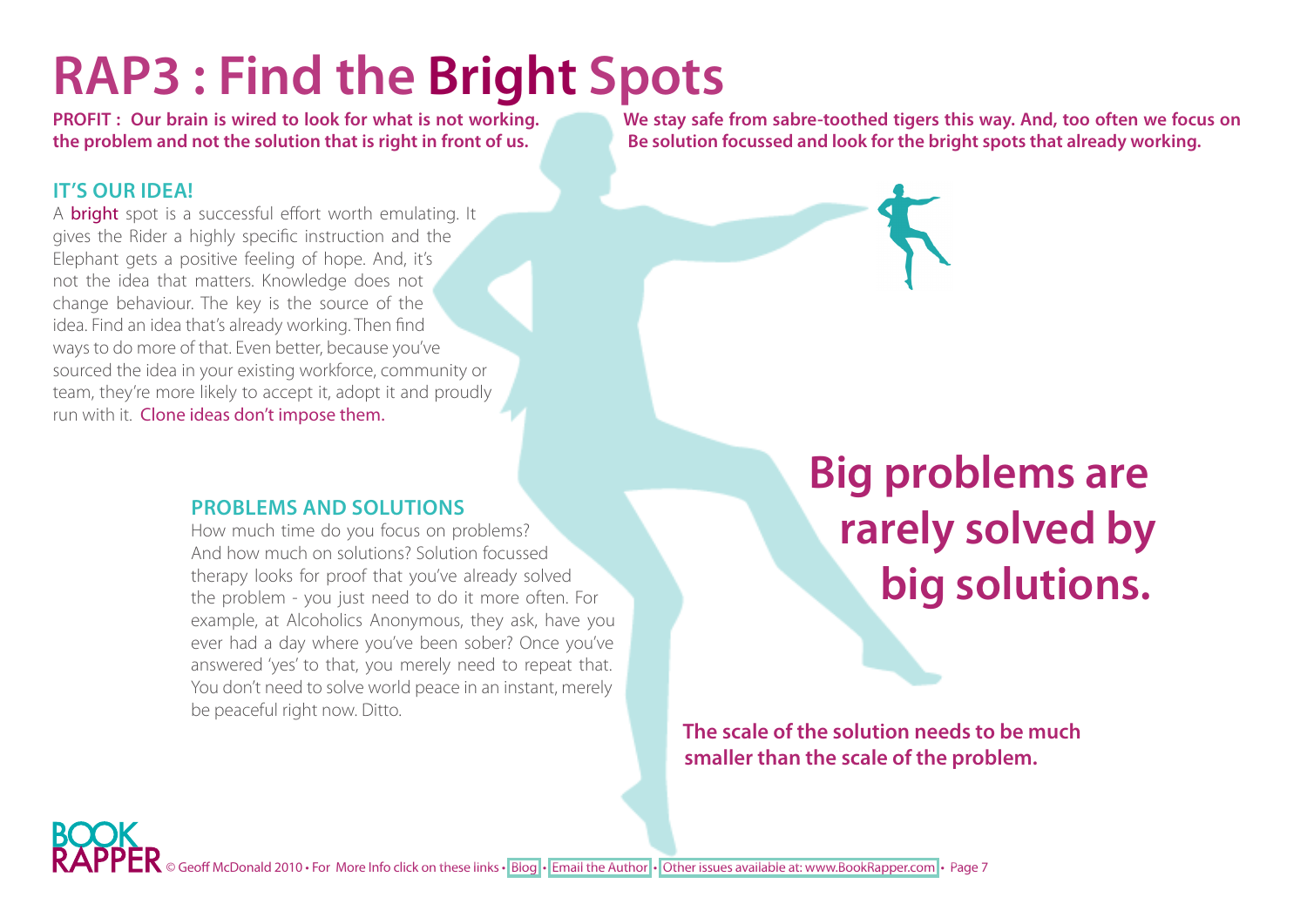## **RAP4 : Script the Critical Moves**

**PROFIT : When confronted by too many choices, the Rider spins his wheels and goes into analysis paralysis. And, nothing happens. To shift this create concrete actions. In particular the must-have, essential, make or break actions.** 

When there's too many choices we go back to our default. This usually means the status quo, the familiar and no change.

This is not rational and it is human.

Our brains are lazy. [see Book Rapper issue](http://www.bookrapper.com/Issues/Book_Rapper_Eye_Create.pdf) *Eye Create*  Most of the time we're on auto-pilot. And, most of the time this is okay. However, when we want to change it doesn't work.

A compelling vision is vital and not enough. We need to focus on the process not the end result.

#### **Our goal is to make the behaviour instinctive so the Rider needs less selfcontrol.**

We need to remove ambiguity and create concrete, clear and concise actions.

Ideally, you want to script the critical moves. Explain it clearly, visually and simply. Use rules of thumb, use simple diagrams and set behavioural goals. And, if you have to give a command, add a reason why to make it more relevant.

To find the critical moves, ask 'If I didn't do this, would the outcome still happen?'

**Add Clarity, Remove Ambiguity**

**Make actions concrete + visible**

**SScript the Critical Moves**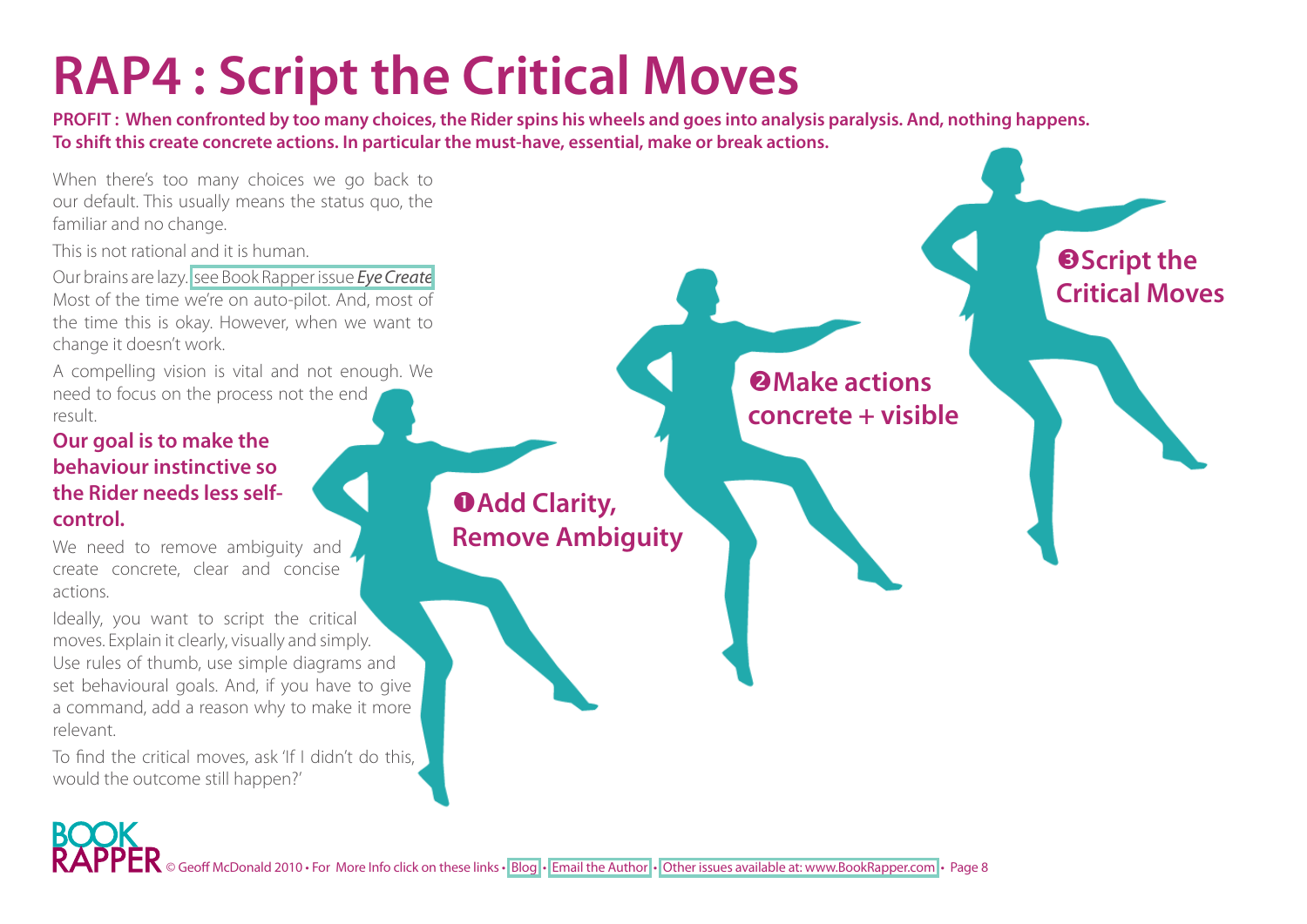### **RAP5 : Point to the Destination**

#### **PROFIT : To make change happen and satisfy both the Rider and the Elephant, we need to know where we are going and why we are doing it.**

Destinations can be dangerous. We can use them as an excuse to continue analysing options until we get the right one. The Rider will love this. The Elephant won't. If you redirect the energy from the what to the how you'll engage both the Rider and the Elephant.

#### **Contextualize the Change**

Change your destination from an end point and into the context you operate from. Let the future call you into action. See [Book Rapper Issue Frog Power](http://www.bookrapper.com/Issues/Book_Rapper_Frog_Power.pdf)

Changing the context of what you're doing now will change the action you take. This is crucial as most goals lack emotion. If you want to inspire a first grader, ask them to act like third graders.

#### **Zero Tolerance**

Make your goals clear and decisive. Ideally, make them all or nothing, make or break and zero tolerance. They're easier to manage this way and you'll avoid the Rider wasting time looking for loopholes.

And, beware the Rider who'll want to plan every step. Don't. Set the course and pick your critical first moves. Once you're along the track you'll be better placed to plan what's next.

Marry the long term vision with the short term critical moves. Then get started. Off you go!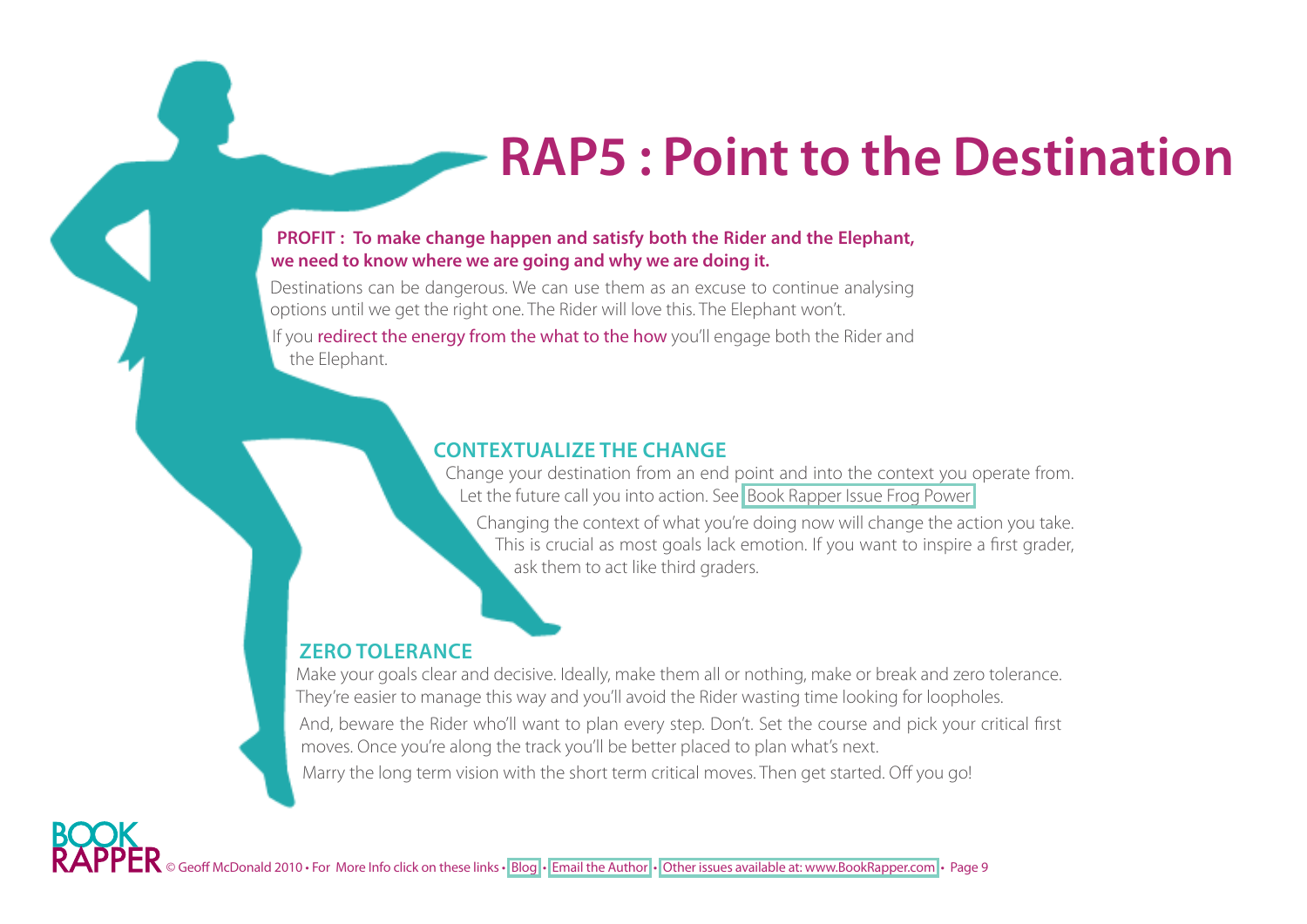## **RAP6 : Find the Feeling**

**PROFIT : The Rider wants to think, not act. That's why data appeals to the Rider and makes no difference to change. Instead, to make big change happen you need the Elephant. And, you need to find the feeling that inspires them over time.** 

In their book *The Heart of Change*, John Kotter and Dan Cohen suggest when it comes to change most managers focus on the wrong things. Data, numbers, strategy, culture, systems and the past are poor motivators for big change. Instead of analysis and thinking we need emotion. In particular, we need evidence that makes us feel something. We need both the Elephant and the Rider.

#### **Analyse Past > Think it > No Change See Evidence > Feel It > Change It**



#### **Appeal to Identity**

To personalize change, appeal to a change of identity. TV ads do it all the time. "If I buy a Prius, I'm going to be this kind of person..."

People who love their kids wouldn't smoke. Can you feel the allure of this kind of appeal?



#### **Knowing-Doing Gap**

When people fail to change they think it's a lack of understanding. Not so. Smokers understand the risk and often don't quit. It's the Knowing-Doing gap. When we fail to change our first instinct is to teach. This speaks to the Rider and not the Elephant.



#### **What feeling?**

To motivate the Elephant we need to find the feeling. If you need a quick, specific, stone in the shoe response, use a negative emotion to spark action. Otherwise, inspire hope, open minds and creativity to broaden and build our choices. It worked for Obama!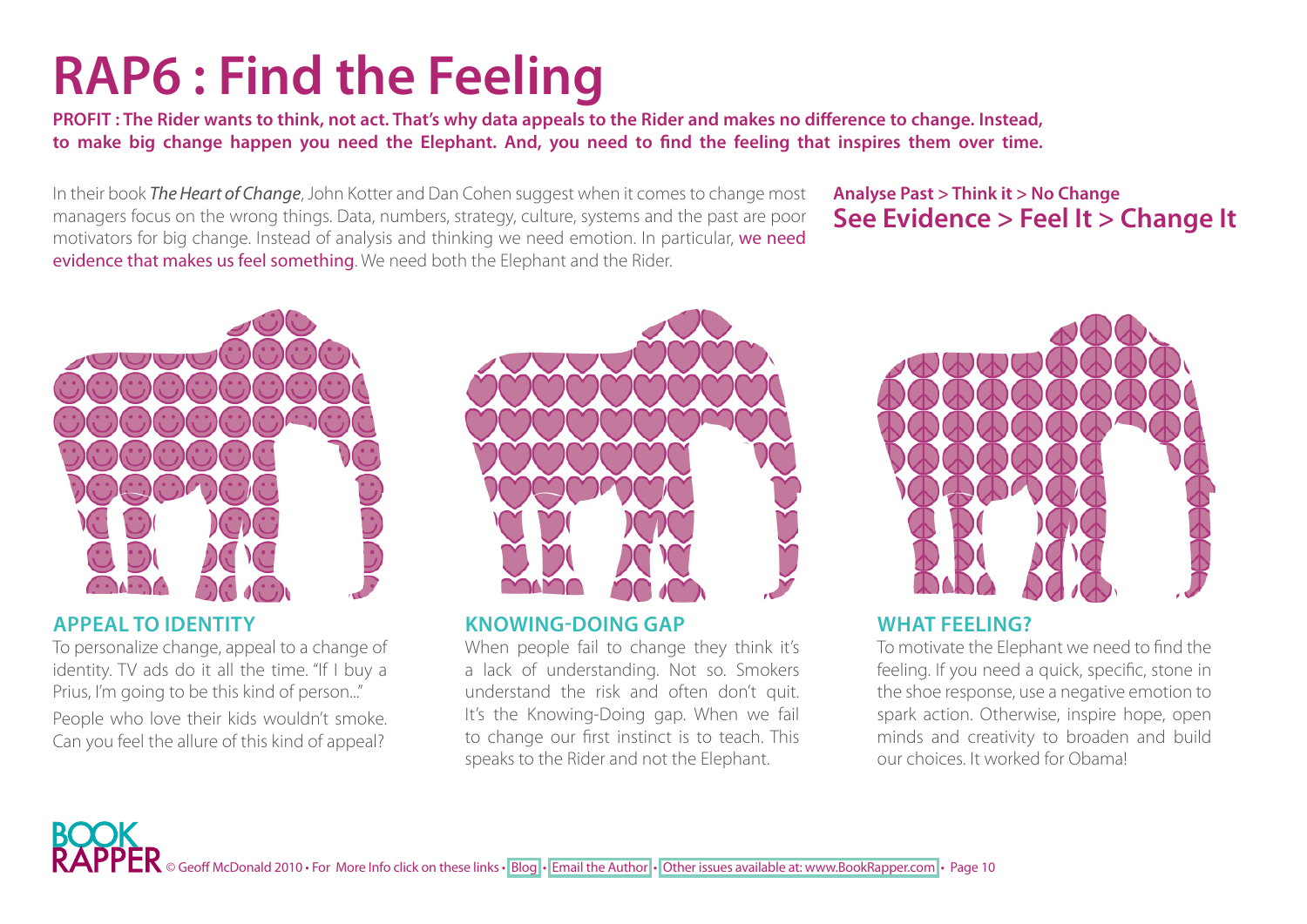## **RAP7 : Shrink the Change**

**PROFIT : The Elephant loses morale quickly. Therefore, a sense of progress towards the goal is critical. The key is to make the person feel big relative to the change. In other words, shrink the change. Here's some suggestions for motivating your Elephant...**



**O**Give yourself a headstart. If feels easier to start partly finished on a longer goal than at the beginning of a shorter one.

**a** Do a 5 minute blitz.

Follow David Allen's *Getting Things Done* advice and focus only on 'what's the next action?'

**O**Make the change small enough so it's almost impossible not to achieve it.

**O** Engineer early successes. This is Elephant fuel where each step makes us feel ourselves moving closer and closer to our outcome.

**O**Create micro-milestones and measures to record your change in small increments. Use a 0-10 scale where 10 is the completion of your miracle.

**O** Big changes comes from a series of small changes. If Alcoholics Anonymous can take one day at a time what can you do today? Today? And Today? Ensure the achievement of your goal is shaped by things you can control.

**O** Break a bigger goal into smaller chunks.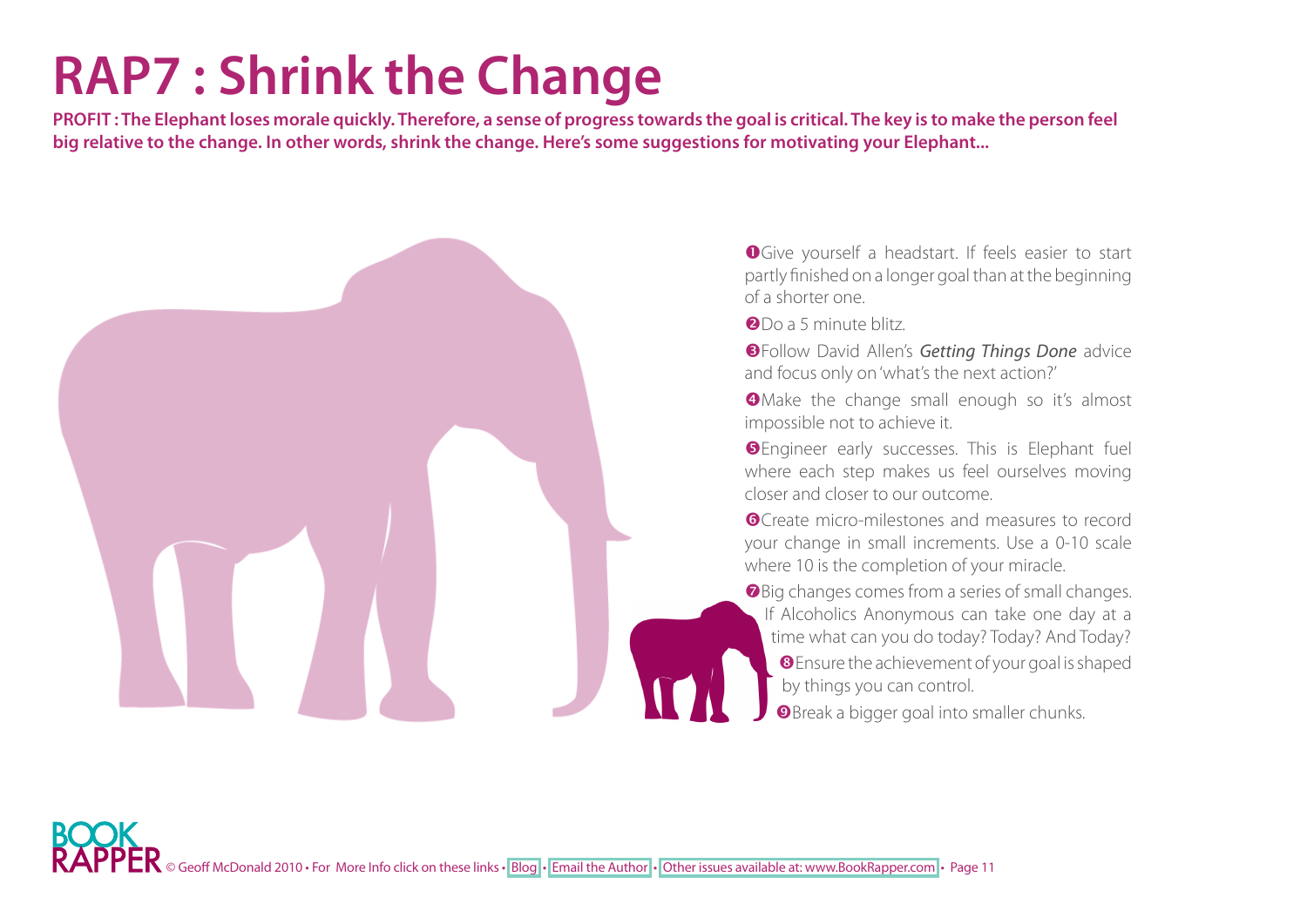### **RAP8 : Grow Your People**

**PROFIT : Shrinking the task makes you feel bigger. When you shrink it AND also grow your people you magnify the impact. Build strength, motivation and resilience to take the desired action. And, acknowledge failure rather than avoid talking about it.** 

#### **Identity Change**

What does a good mother do? What does a professional do? What would a smart person do? How we define our identity is a potent source of inspiring resilience in the face of change. If a change in behaviour is going to violate our sense of who we are, it is almost certain to fail. Think health and smoking.

- Who am I?
- What kind of situation is this?
- What would someone like me do in this situation?

Make your change relative to your identity not the consequence. Ask: Am I the kind of person who would make this change? Or, would I like to be the kind of person who would?

#### **Frame how people act**

At *Disney*, staff are cast members. This identity defines their behaviour. Brazilian company *Brasiliate* redefined their teams as 'innovators' to have them rethink how they could approach their work.

The key to creating a new identity is to plant seeds and take small steps. You grow your new identity by taking action consistent with who you want to be.

Start small, start seeing yourself as that and keep acting like that.

#### **Expect Failure**

Frame failure as part of the growth and change. A 'Not Yet' is better than a fail. And fail on the journey not the mission. Admit you didn't complete the task, regroup, go again.

Your response to failure may be the defining element in your change process. Are you going to get back onto the Elephant?

![](_page_11_Picture_15.jpeg)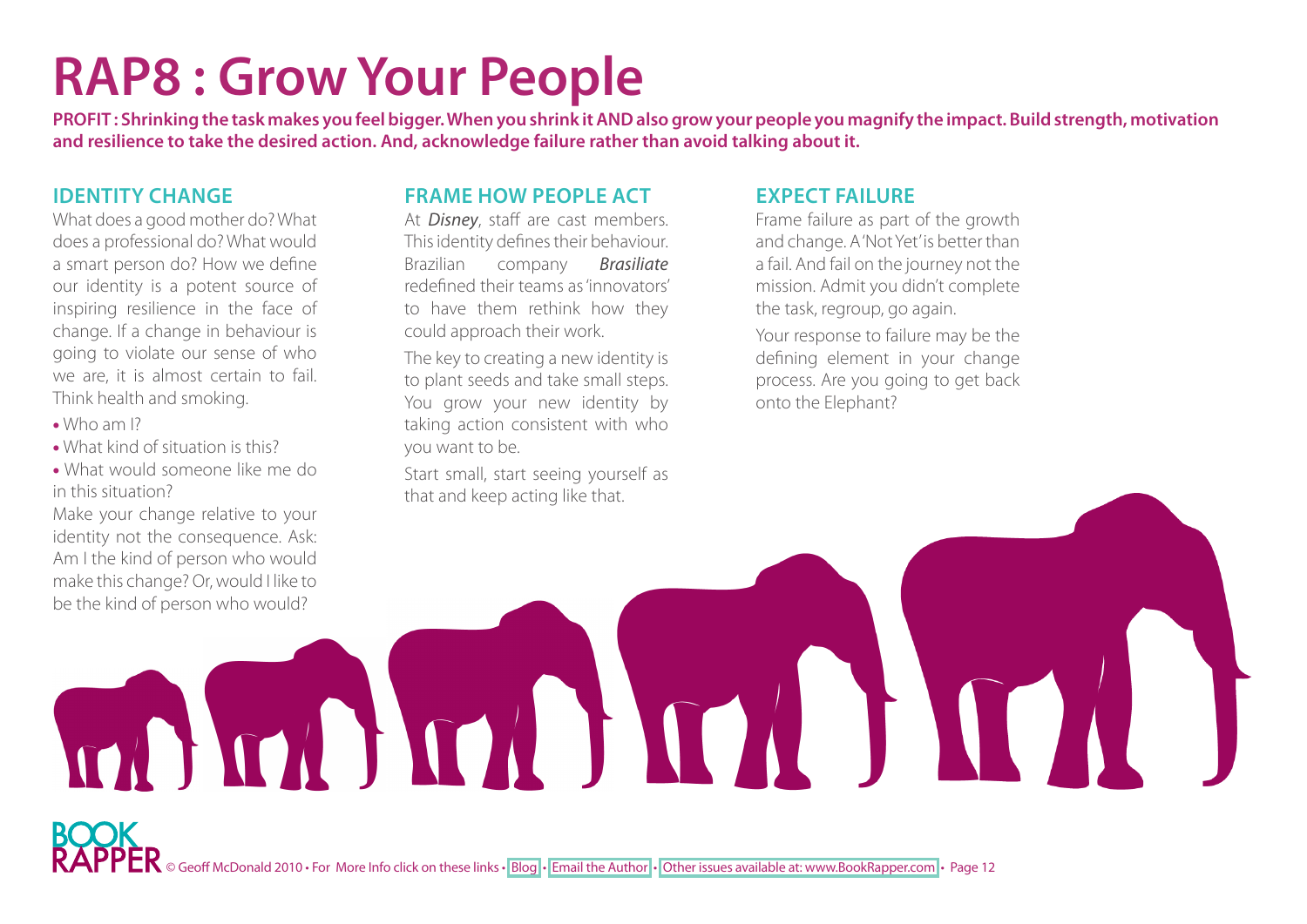### **RAP9 : Tweak the Environment**

**PROFIT : People problems are often situation problems. If we want to change the way people act the short cut is to change the environment they operate within. Environmental tweaks will beat self-control every time.** 

#### **Make it Easier**

If it was harder to do the wrong behaviour then we'd be more likely to do the right behaviour. Think Amazon and their 1-click ordering system. Easy!

![](_page_12_Figure_4.jpeg)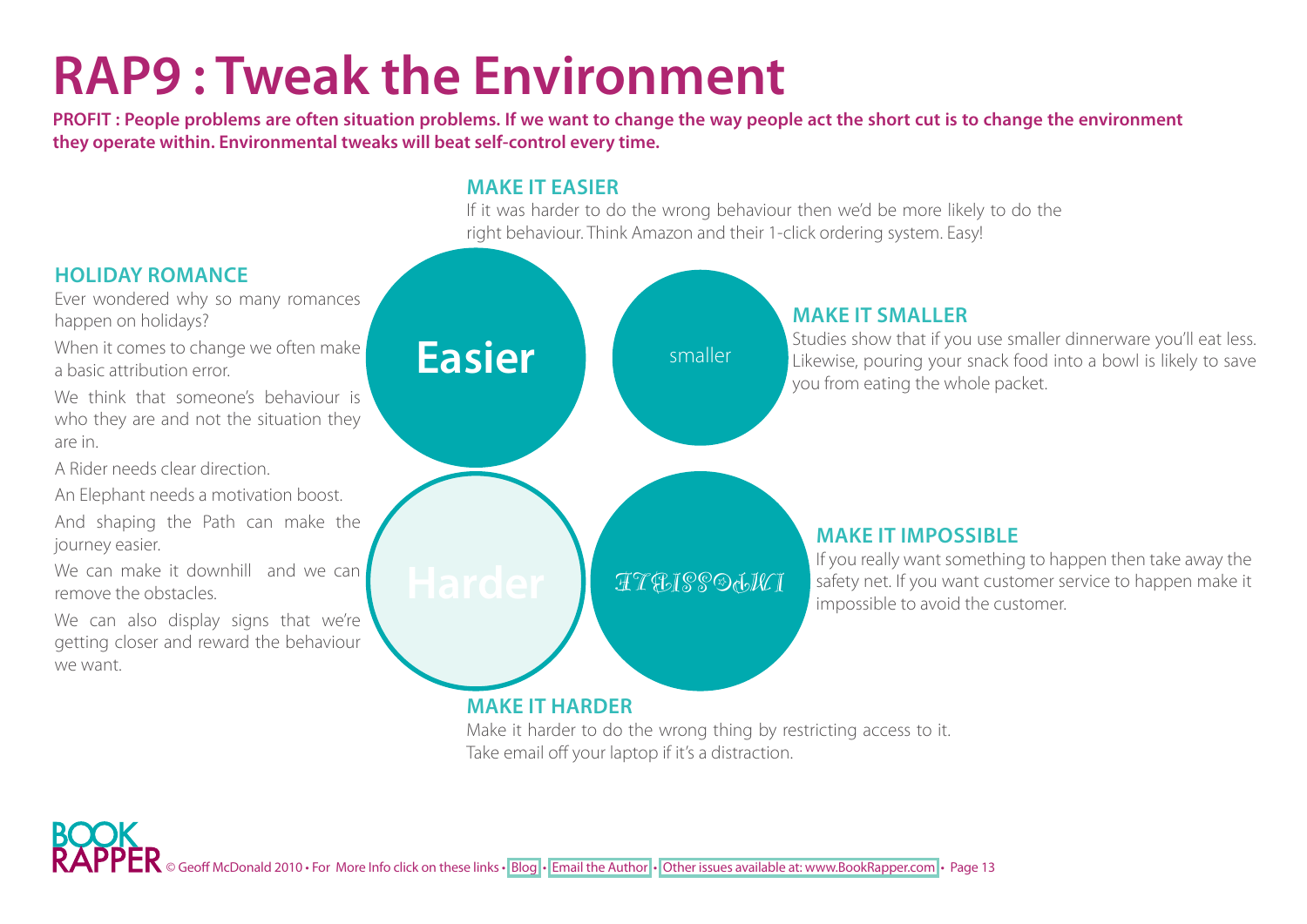### **RAP10 : Build Habits**

**PROFIT : Behaviour is contagious. What we see others doing influences what we will do. To overcome this we can pass control over to our environment. Alternatively, we can build habits to pre-program our behaviour. Here's four ways you can build a habit to master your changes.** 

People are sensitive to their environment and their culture.

This shows up in what is considered to be normal and in our expectations of how to behave.

We want to fit in and belong. The environment either reinforces or deters our habits.

Making a move to a new location or office can be the crucial piece that makes a change last.

Habits are good because they're like behavioural autopilot.

When on autopilot, it's like getting things done for free minimal effort is required.

Without habits the Rider would exhaust their self-control and the change is unlikely to stick. Habits can be helped by the environment and they also require some mental work.

# **Decide**

![](_page_13_Picture_10.jpeg)

![](_page_13_Picture_11.jpeg)

![](_page_13_Picture_12.jpeg)

#### **Decide in Advance**

Action triggers are like pre-loading a decision into your thinking. When you reach the first set of traffic lights, turn left.

#### **Commit in Advance**

Schedule your time in advance to protect yourself from possible distractions. It's a form of passing control over to your environment. To create effective triggers they need to be visible and specific. It needs to be clear that it's happening or happened. 'When someone does something good' is not specific enough.

#### **Prepare in Advance**

An instant habit can be formed if you prepare what's going to happen ahead of time. For instance, lay out your gym clothes before you go to bed. Or stand up in meetings to keep them short.

#### **Think in Advance**

Checklists save lives. The make it less likely you'll make big mistakes - highly important in hospital intensive care units.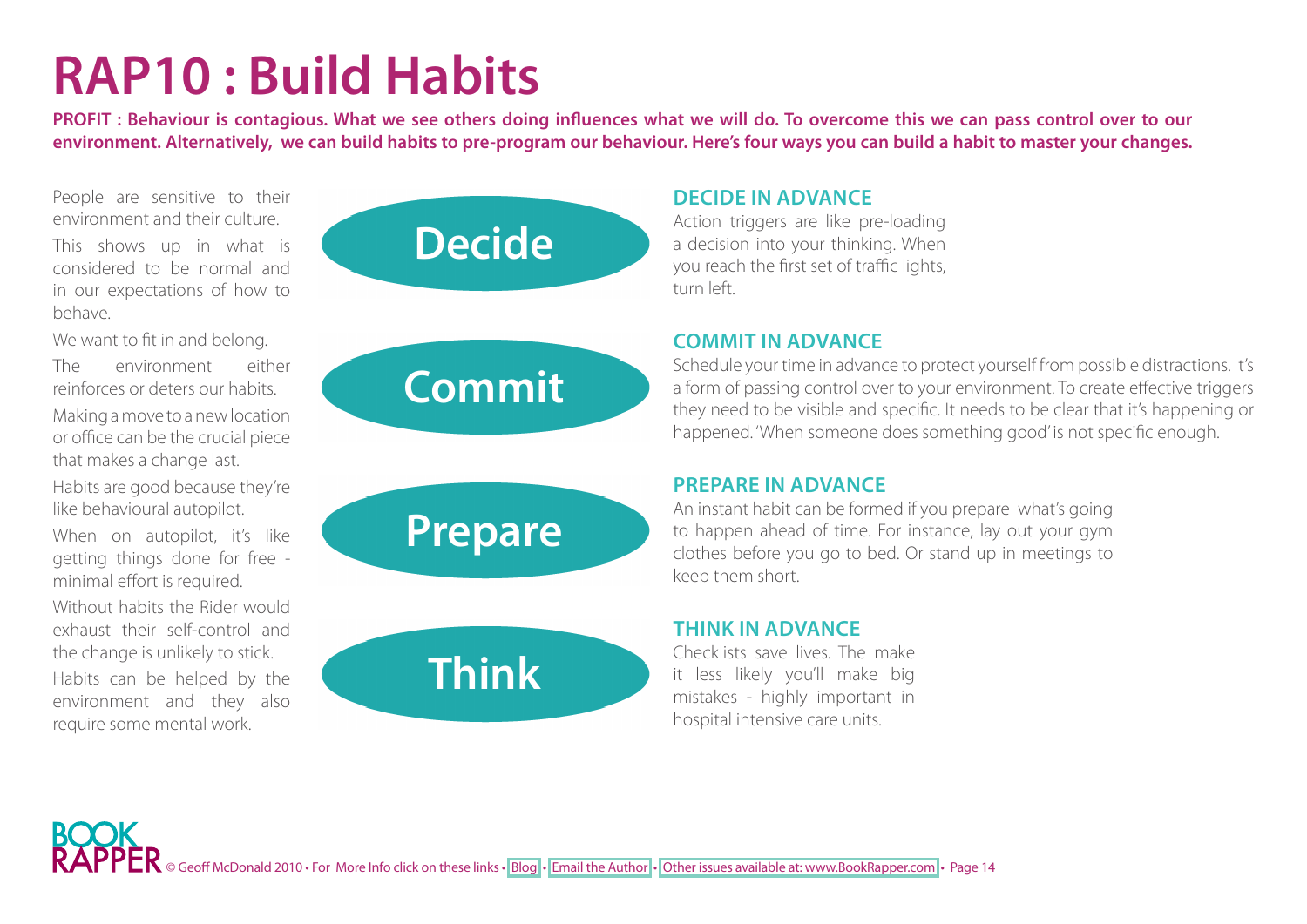### **RAP11 : Rally the Herd**

**PROFIT : Sometimes in new situations, nobody knows how to behave. And, this can lead to problems. The band kept playing as the Titanic sank. In this situation you have to seed the behaviour you desire. Here's four ways you can rally your herd.** 

Behaviour is contagious. And, you can use this to your advantage to set the tone for what is normal. It's called peer perception. You do things because you see your peers doing them.

Bartenders seed their tip jars to set the expectation *that's what people do here*.

Where the majority of your herd are doing the right behaviour reinforce this by promoting it. It establishes the norm and others are informally invited to follow their lead.

This is the basis of creating desired cultures.

To seed a new rule in the face of existing culture follow these four guidelines...

### **Meetings**

**Identity**

#### **New Meetings**

Start with small scale meetings where reformers can gather and prepare for collective action away from the dominant group. They need the time to form a group and define their approach to the task ahead.

#### **New Identity**

Allow an identity split to form. Let there be an 'us' and 'them' for a while. Gradually as the new habits, new language and the new identities emerge a fresh invitation to join the group will arise.

**Language**

**Habits**

#### **New Language**

Articulate what is new and better about the change. Define empowering ways to speak about the new opportunities that are now available.

#### **New Habits**

Start visualizing when and where to take the new action. Define either symbolic actions or low-key efforts depending upon your outcome and situation.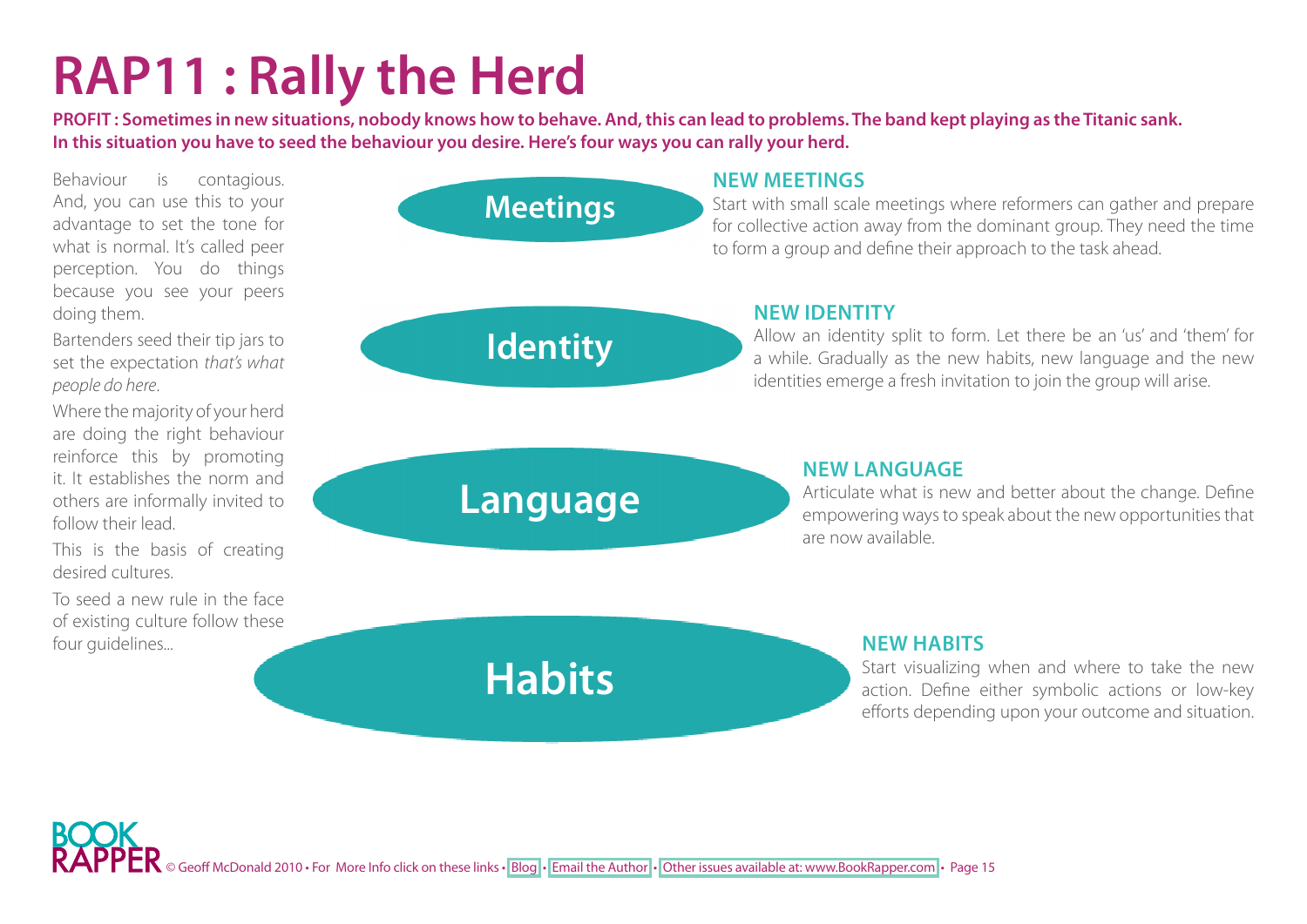## **Action : Sticking Your Change**

**PROFIT : Change is a process and not an event. It all starts with a single step. The key is to spot the movement and reinforce it. Catch people doing good things and reward them. And, embrace the pattern of: giving clear directions (Rider), plentiful motivation (Elephant) and a supportive environment (Path). Use this worksheet to make your changes stick.** 

![](_page_15_Figure_2.jpeg)

© Geoff McDonald 2010 • For More Info click on these links • [Blog](http://www.bookrapper.com/blog.html) • [Email the Author](Mailto: Geoff@BookRapper.com) • [Other issues available at: www.BookRapper.com](www.BookRapper.com) • Page 16